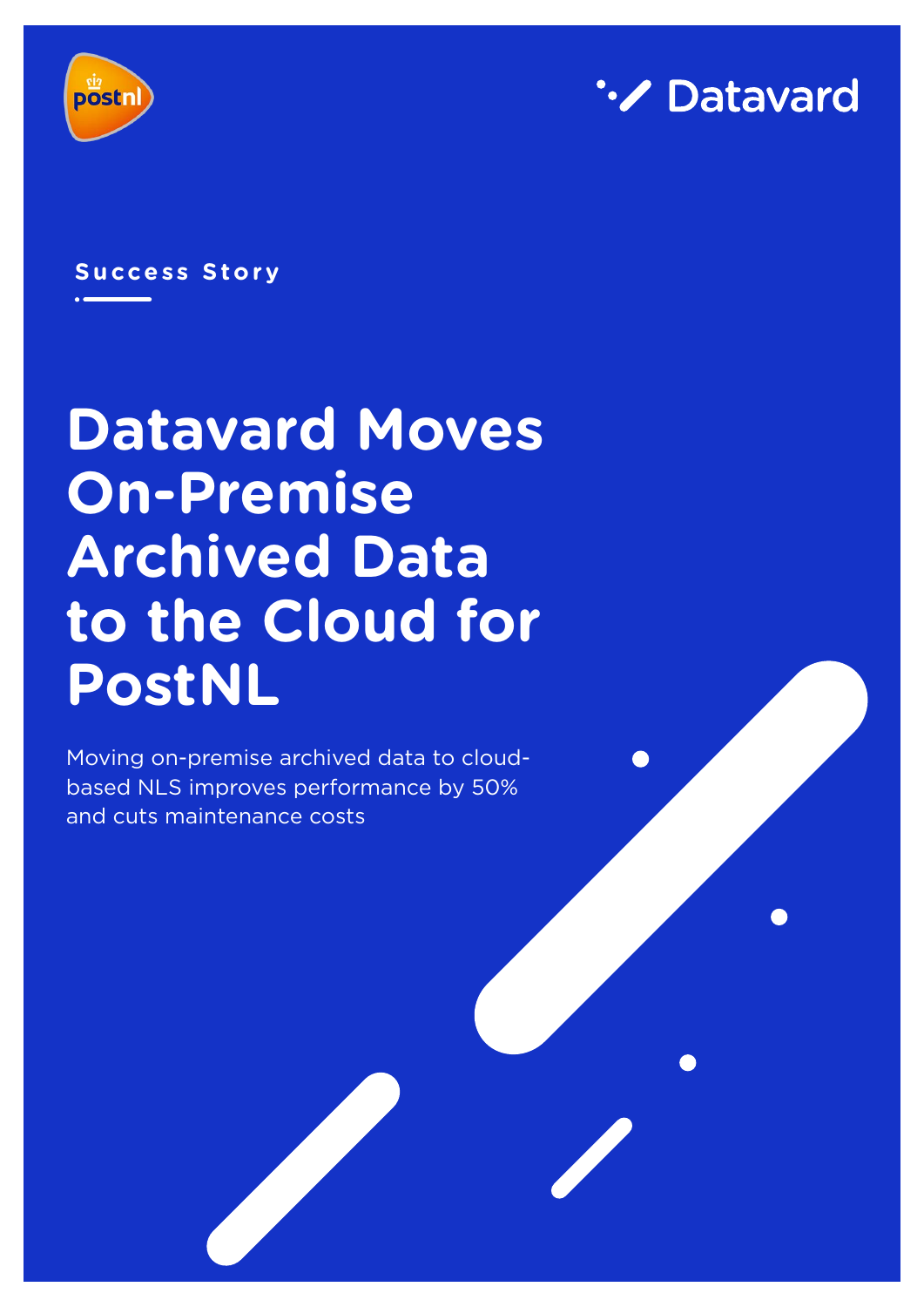# **PostNL Mails It!**

PostNL is the Netherland's number one service provider in mail and logistics. It oversees the largest and most modern mail and parcel network in the Benelux region.

When PostNL set out to migrate their SAP BW environment to SAP HANA Enterprise Cloud (HEC), they turned to Datavard to help them with migrating 4TB of archived data. The overall project took only five months, saved on maintenance costs, and improved performance by 50%.



Success Story **PostNL**

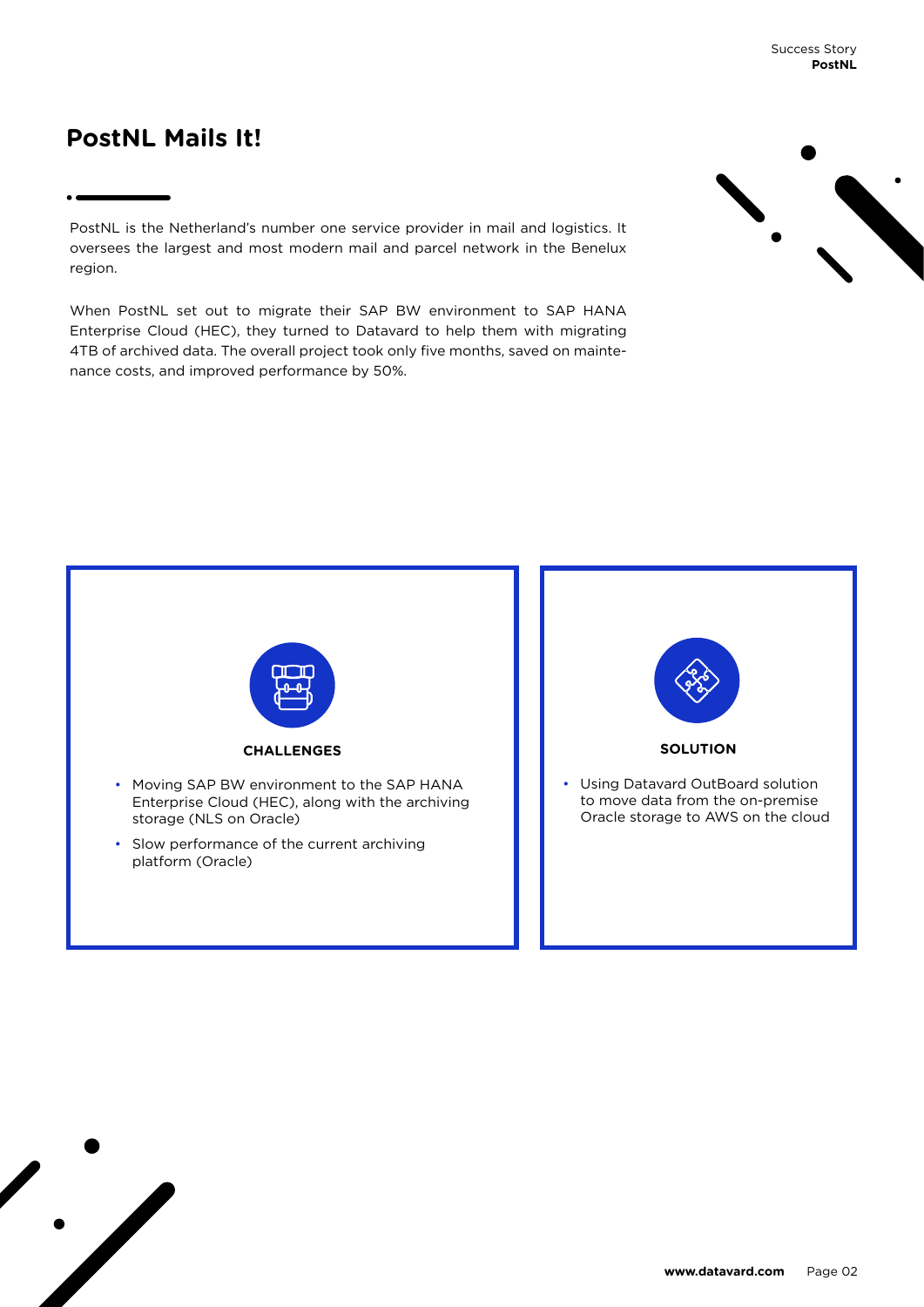# **The Cloud Promises Sunny Skies Ahead**

As part of a coporate-wide cloud strategy, PostNL was moving its entire SAP BW environment to the SAP HANA Enterprise Cloud (HEC). The organization needed help in its plans to migrate archived (NLS, or near-line storage) data from its legacy on-premise Oracle storage platform to a new cloud-based Amazon Web Services (AWS) Redshift solution. Following the migration, PostNL would be able to phase away the legacy platform and cut the total cost of ownership.

 "Our decision to turn to the SAP HEC environment meant that we had an opportunity to also move our NLS to the cloud in order to improve performance and we went with AWS Redshift platform," Roderik Vrijmoed, Team Lead, Service Management, Business Intelligence Competency Center, PostNL, the group leading the data transformation.

PostNL's legacy Oracle solution processed data too slowly, which restricted the team's use of the solution. According to Roderik Vrijmoed, his team could only archive to the older NLS data that was never accessed but could not be deleted for compliance purposes. Mr. Vrijmoed and his team needed to find help to speed up the system, in a short time frame, and within budget.



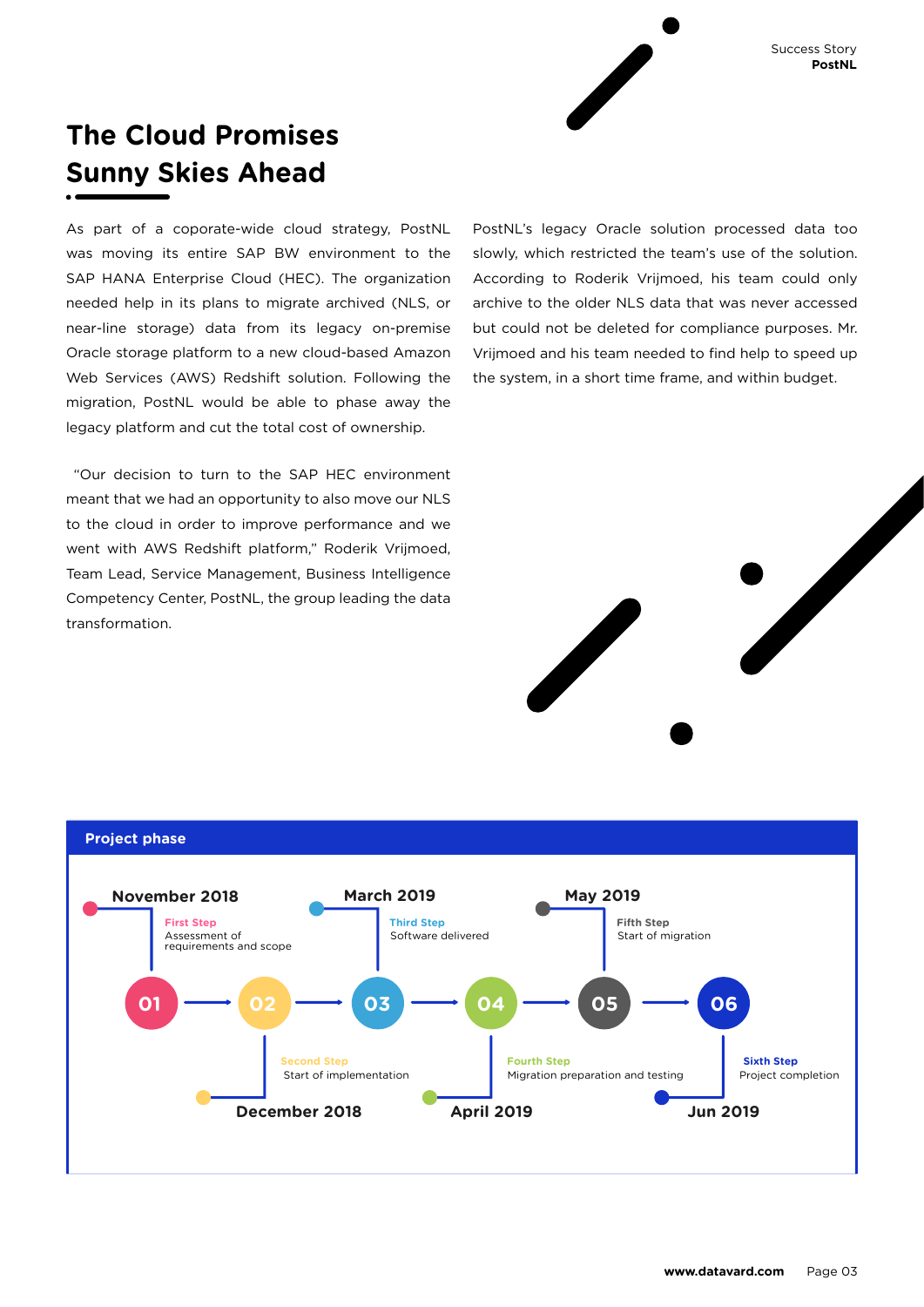# **Datavard Returns to the Scene of Success**

Mr. Vrijmoed and his team had previously worked with the Datavard team and its Datavard OutBoard solution when PostNL first installed the Oracle archiving storage.

The original Oracle storage had initially reduced costs of server power by creating smaller data footprint in PostNL's HANA database of the SAP BW applica-tion. However, slow processing speeds, costly remote servers and PostNL's move to SAP HANA EC rendered the Oracle redundant and made a cloud-based NLS solution a priority.

*"We explored multiple options, but Datavard most closely matched our functional requirements and their solution was most cost effective. In addition, we already had very positive experiences with Datavard while working with them on implementing the Oracle storage"*

> **Roderik Vrijmoed**  Technical Service Manager PostNL



"We first had to help PostNL migrate the data from Oracle to AWS Redshift. Then, we could shut down the costly legacy remote virtual machines that were running the production, QAS and development BI environments," said Robert Adamec, Team Lead, Glue Software at Datavard."

One of the early challenges in the data storage transition was that the poor performance of the older NLS made the migration to the AWS Redshift slower than desired — Mr. Vrijmoed explained — adding a month and a half to the project.